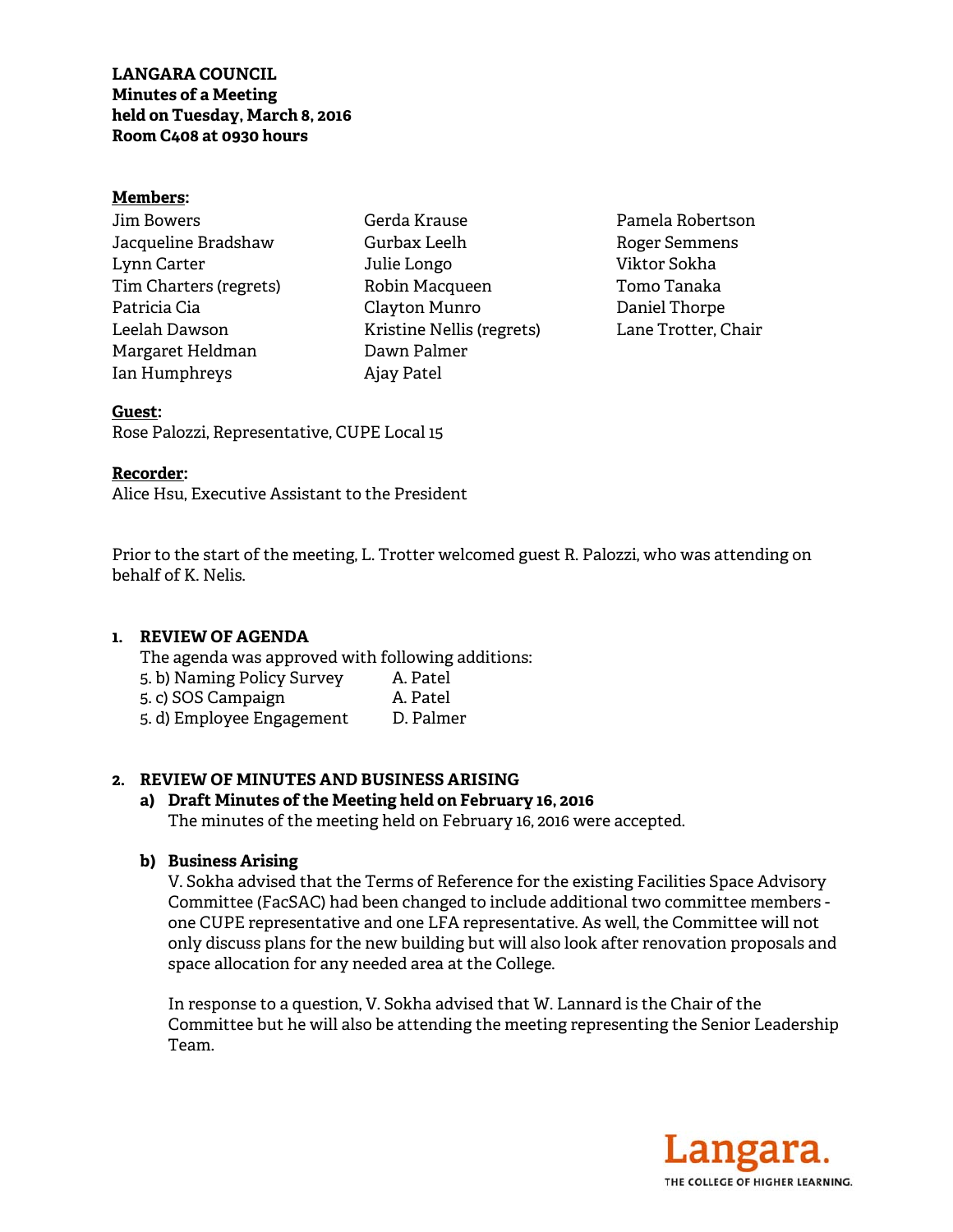# **3. STANDING ITEMS**

#### **a) Building Update**

V. Sokha provided an update on the new Science and Technology Building project and advised that the builder is now anticipating to finish the project earlier than previously anticipated. The move in should be starting gradually from August and done by the end of October 2016. V. Sokha noted that the Facilities department will be communicating with affected departments about their move-in plan and schedule in about a month or so.

In response to a question, V. Sokha advised that the renovation plans for the A Building was still under review by FacSAC and the consultation process had not been completed. The funding required for the renovation will be in place.

In response to a question, V. Sokha advised that the deadline for submitting proposals for the A Building renovations would likely be extended from the end of February 2016 to the end of March 2016.

Further discussions ensued and members' questions were answered.

#### **b) IT Update**

I. Humphreys provided an update on following IT projects:

- Business Process Review for Section and Work Allocation: The project aims to find ways to improve the efficiency of the workflow in relation to section and work allocation. The business process review had been done and presented to Deans and Division Chairs at their meeting last week. Next step is to explore whether Banner technology can support the improved workflow. The ultimate is to give department chairs direct access to Banner to input data and generate required reports easily. The first phase of the project is anticipated to be completed by the end of June 2016.
- International Education Customer Relationship Management (CRM) Software: This project was initiated by International Education. The department needs a better customer relationship management process that will allow it to better interact with prospective students and to manage agent relationships and payments. IT had completed the RFP process. The future state and requirements for the College Enterprise Resource Planning (ERP) system (i.e. the Banner system) will be critical in evaluating new CRM technology. Considering potential upgrades to and/or replacement of the Banner system, it is important that the CRM system selected will integrate with our ERP system in the future.

I. Humphreys also advised that the Provincial Government is currently working on some complex projects that will potentially have a great impact on our ERP system and they include: (1) creating a common application system for post-secondary education in BC that would allow students to apply once for all institutions, and (2), as part of Public Post-Secondary Administrative Service Delivery Transformation (ASDT) program, reviewing the ERP system post-secondary education institutions are currently using and finding ways to improve the software efficiency system-wide.

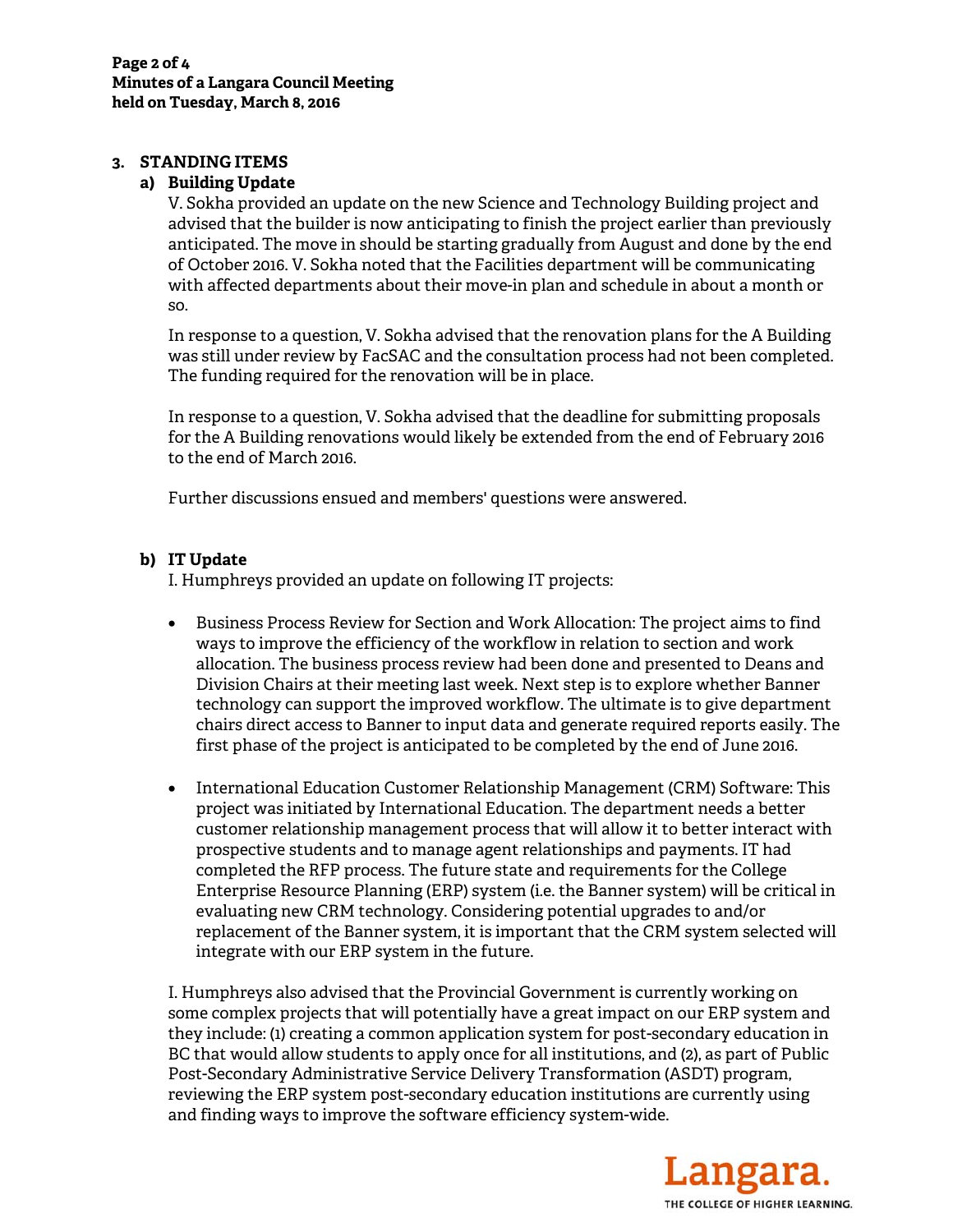I. Humphreys noted that CIO J. Madan is a board member of BCNet, who is undertaking the review of the common application process, and is also sitting on and will be the next Chair of the ASDT committee that is looking at the ERP common implementations. The College is well-positioned to know what to expect.

Discussions ensued and members' questions were answered.

# **4. CURRICULUM ITEMS**

# **a) Education Council Meeting held on February 16, 2016**

G. Krause referred to the summary report attached to the agenda for the Education Council meeting held on February 16, 2016 and advised that it was a very short meeting and members may direct questions to her directly.

The Education Council summary report for February 16, 2016 was received for information.

# **5. FOR INFORMATION**

## **a) President's Report**

L. Trotter reported on the following:

- Public announcement for the appointment of the College's next Provost and Vice-President, Academic and Students will be made within the next few days.
- As the Chair of BC Colleges, L. Trotter met with D. Byng, Deputy Minister of Ministry of Education, on February 16, 2016 to encourage communications with postsecondary institutions in BC when working on the new graduation framework project.
- S. Robinson, Superintendent of Vancouver School Board (VSB) had a meeting with L. Trotter on campus on February 18, 2016 and a follow-up meeting will take place soon at Robinson's office to look at areas for additional cooperation between Langara and VSB.
- L. Trotter thanked Continuing Studies and International Education departments for organizing the visit on February 23, 2016 of Panama Delegation who was looking for a partner institution to deliver an English Langara Teaching Training Program as part of the Panama bilingual program initiative by the Panama government.
- Globe and Mail featured several stories on Langara's articulation and transfer and partnership with Musqueam on February 26, 2016 in the annual College and Institutes Canada (CICan) insert in the paper. The stories could also be found online at http://www.theglobeandmail.com/partners/advcolleges0216.